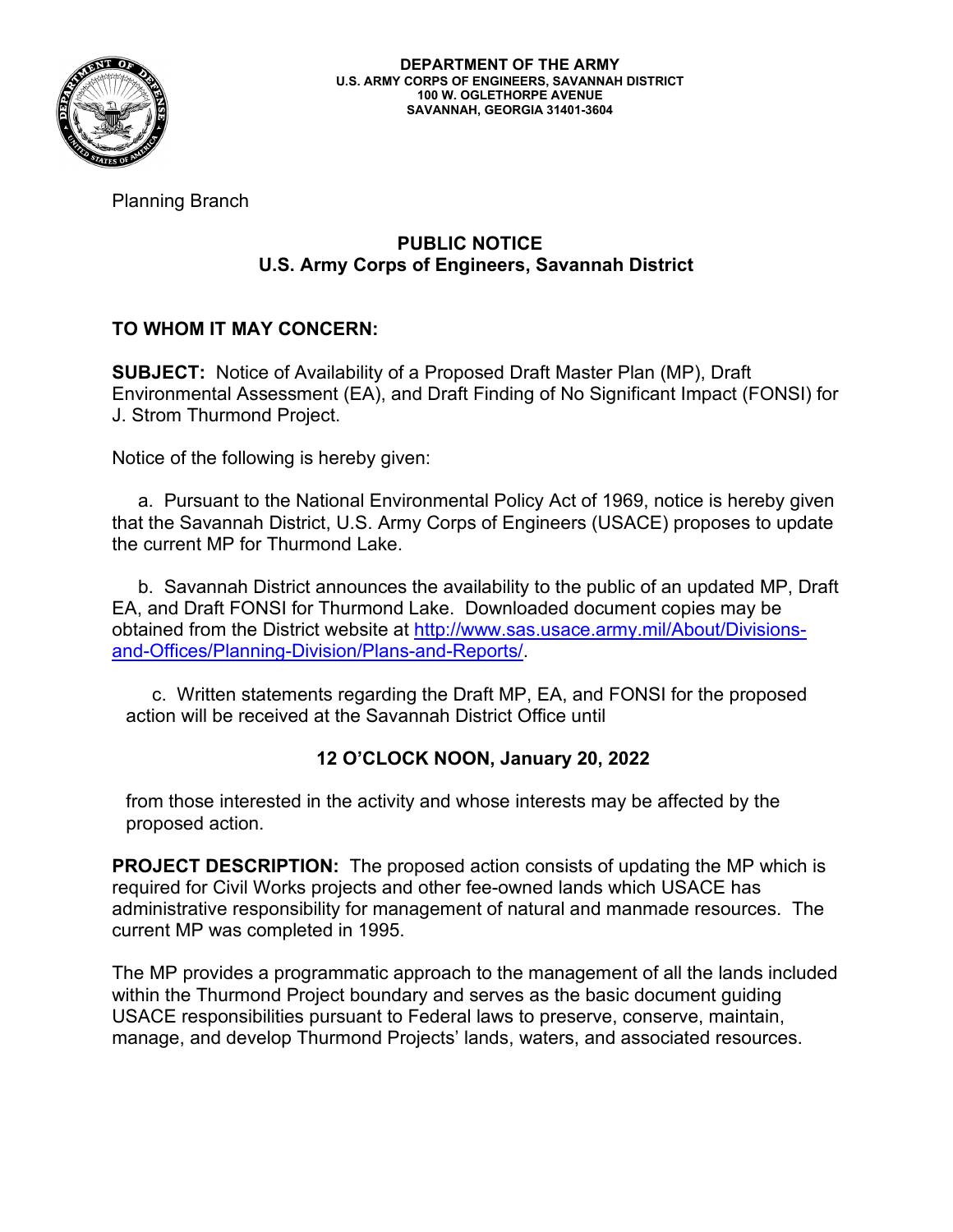The purpose of the proposed action to update the MP would update the prescribed overall land and water management plan, resource objectives, and associated design and management concepts, which:

- 1. Provide the best possible combination of responses to regional needs, resource capabilities and suitability, and expressed public interests and desires consistent with authorized project purposes;
- 2. Contribute towards providing a high degree of recreation diversity within the region;
- 3. Emphasize the particular qualities, characteristics, and potentials of the project;
- 4. Exhibit consistency and compatibility with national objectives and other state and regional goals and programs.

The MP guidance includes revised categories of Land Classifications used to define project lands, as well as a shifting from a construction-based document to a policybased document. All lands were acquired for authorized project purposes and allocated for these uses. The classification process is a further distribution of project lands by management categories which, based upon resources available and public needs, will provide for full utilization while protecting project resources. The guidance also includes requirements for an interdisciplinary team approach for the development, re-evaluation, and supplementation or updating of the MP. Coordination with other agencies and the public is an integral part of the MP process.

The MP serves two primary purposes that are equal in importance. First, it is the primary management document for the project and provides direction for many of the other plans that also guide the management of the Thurmond Project. Second, it is a land use management tool. This MP sets the stage for the update of many of the resource management plans, such as the Shoreline Management Plan.

Alternative plans were developed as part of the planning process. The alternatives that were considered were as follows:

a. **Alternative 1 - No Action Alternative:** This No Action Alternative involves the continued use of the 1995 Thurmond MP. This would not allow the Thurmond Project to operate under an up-to-date Master Plan, in accordance with Engineer Regulation (ER)1130-2-550.

b. **Alternative 2 – Preferred Alternative - Update Master Plan:** In accordance with ER 1130-2-550, a MP is required for Civil Works projects and other fee-owned lands for which USACE has administrative responsibility for management of natural, recreational and cultural resources throughout the life of the water resource project. The preferred alternative would comply with current regulations and provide guidance and direction for future management of project resources.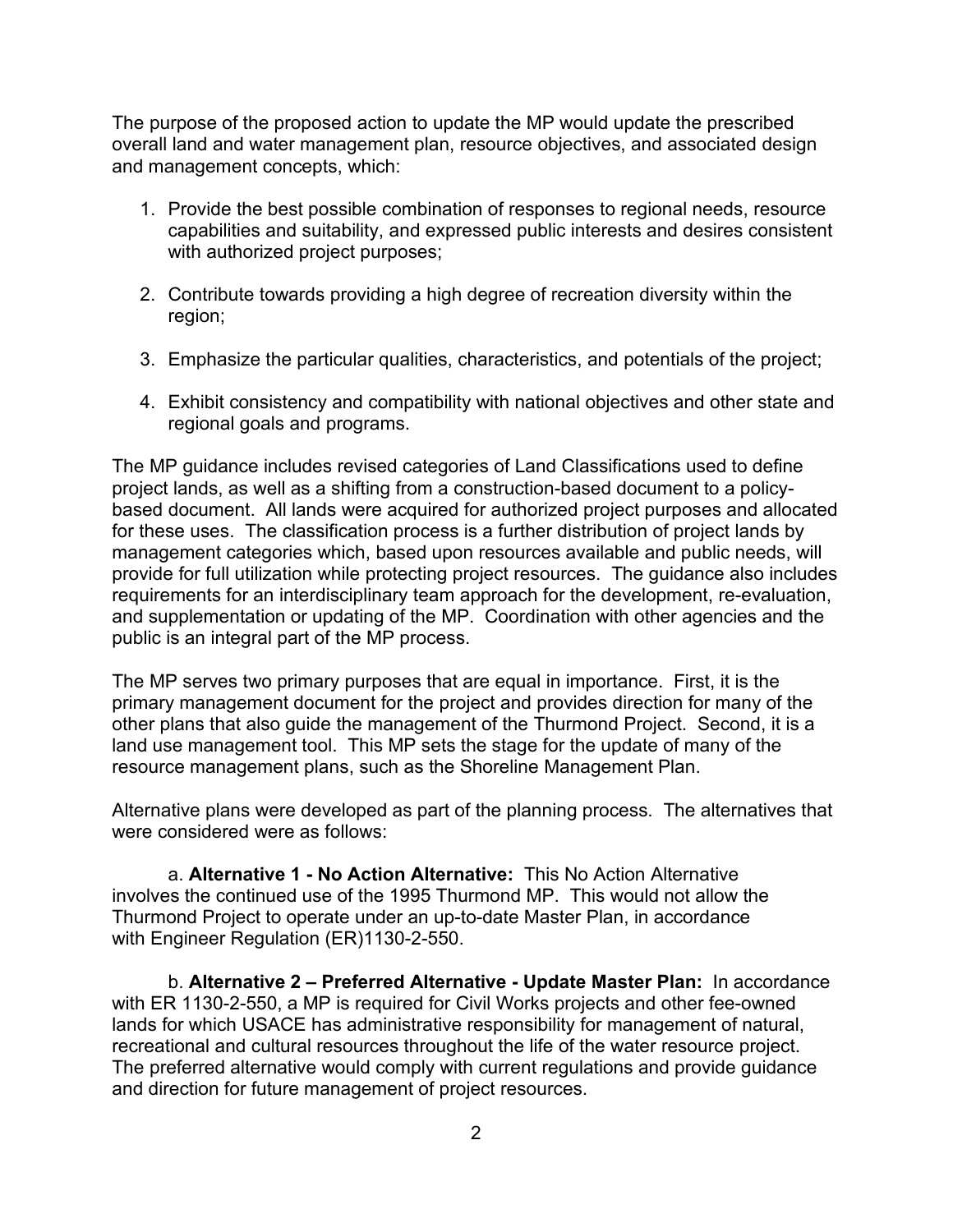## **DEPARTMENT OF THE ARMY EVALUATION:**

**Environmental Assessment:** Savannah District has prepared a Draft EA and found that an Environmental Impact Statement will not be required for this action. The Draft EA is being coordinated concurrently with this Notice to Federal and State natural resource agencies for review and comment.

**Wetlands:** With implementation of the proposed action, the MP has been updated and includes maps of all recreation areas and proposed improvements (Appendix D of the MP). Proposed recreation area improvements avoid impacts to wetlands.

**Aquatic Resources/Fisheries:** With implementation of the proposed action*,* there may be positive impacts to the aquatic resources/fisheries. Improved angler access and proposed improvements to aquatic plant habitat would have positive impacts by potentially increasing the abundance of game and non-game fish and access to the fishery.

**Floodplains:** The proposed action would result in no adverse impacts to the floodplain or management of the floodplain.

**Terrestrial Resources:** With implementation of the proposed action, recreation facilities will be constructed in areas designated for recreational use. Natural resources management activities described in the proposed action, mainly timber harvesting, will have no long-term adverse impacts on terrestrial resources. The short-term impacts of timber harvest will be offset by site restoration (replanting) in areas that are clear cut. The short-term impacts to timber stands that are thinned are offset by providing shortterm early successional habitat and long-term improvements to the residual stand. These short-term negative impacts to the terrestrial vegetation caused by timber harvesting have the long-term benefits of diversifying wildlife habitat.

**Bottomland Hardwood Forest:** With implementation of the proposed action, there would be no additional adverse impacts to the bottomland hardwoods. Adverse impacts will be minimized using Best Management Practices (BMP) for forest roads and accepted trail construction standards.

**Wildlife:** With implementation of the proposed action*,* positive impacts to wildlife could occur with additional improvements to wildlife habitat, timber stand diversity and incorporation of former quasi-public lease areas into wildlife management areas.

**Threatened and Endangered Species (TES):** With implementation of the proposed action, there would be no adverse impacts to any TES and their critical habitats. Recreation area development will not occur in critical habitats or if a TES is present. TES will be better protected as maps of Environmentally Sensitive Areas are maintained and made available to natural resources management personnel. A protected species survey will be completed prior to constructing any new facilities to ensure no adverse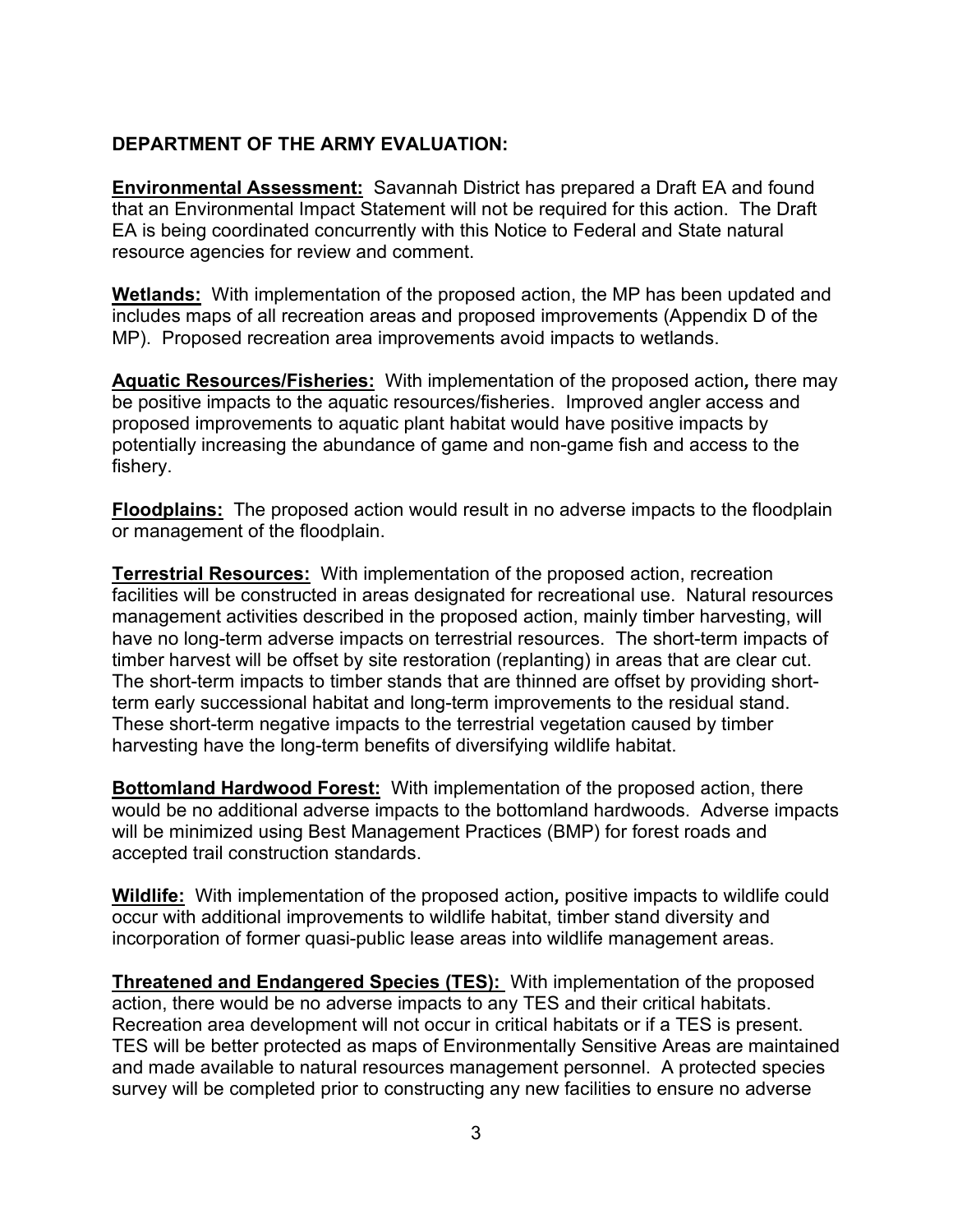effects to any Federally listed threatened for endangered species in accordance with the Memorandum of Agreement between the U.S. Army Corps of Engineers, Savannah District and the U.S. Fish and Wildlife Service, May 28, 2010.

**Waterbodies:** The proposed action would result in no adverse impacts to Thurmond Lake. Erosion control measures will be implemented during proposed recreation area development and BMPs will be followed during timber harvest and wildlife management activities.

**Cultural Resources:** With implementation of the proposed action, there would be no direct adverse impacts on any cultural resources. Management of cultural resources would continue in accordance with the Historic Properties Management Plan and Programmatic Agreement.

**Recreational Resources:** There could be minor positive impacts to recreation due to the updated MP. With implementation of the proposed action, more recreation resources may be provided. The additional facilities are proposed within existing recreational areas.

**Aesthetics:** With implementation of the proposed action, additional recreational facilities would not have an adverse impact to the aesthetics or view of the watershed since these areas are already classified for recreation use.

**Socioeconomics:** Implementation of the proposed action provides for economically and socially productive uses of the project. Positive impacts on the socio-economic resources are expected to result. Enhancing the recreational capacity of the project will increase public use and draw more visitors to the area to the benefit of the local economy. Proper management of the natural resources will have a positive impact on the timber industry and business that support outdoor enthusiasts. Positive effects on residential property values in the surrounding area can also be expected, which can lead to proportionally higher property tax revenues for local governments.

**Environmental Justice:** With implementation of the proposed action, there would be no adverse impacts on environmental justice or the protection of children.

**Air Quality:** With implementation of the proposed action, there would be no additional adverse impacts on air quality.

**Water Quality:** With implementation of the proposed action, there could be minor adverse impacts on water quality due to an increased number of boats, construction projects and timber logging operations. The impacts of increased number of boats would be minimal due to the reservoir size. Construction activities are required to follow state regulations for stormwater and erosion control measures and Clean Water Act permitting as required. Natural resources management activities that may impact water quality will be conducted in accordance with the appropriate state BMPs. Off-site activities such as major construction, road maintenance, timber logging operations, and